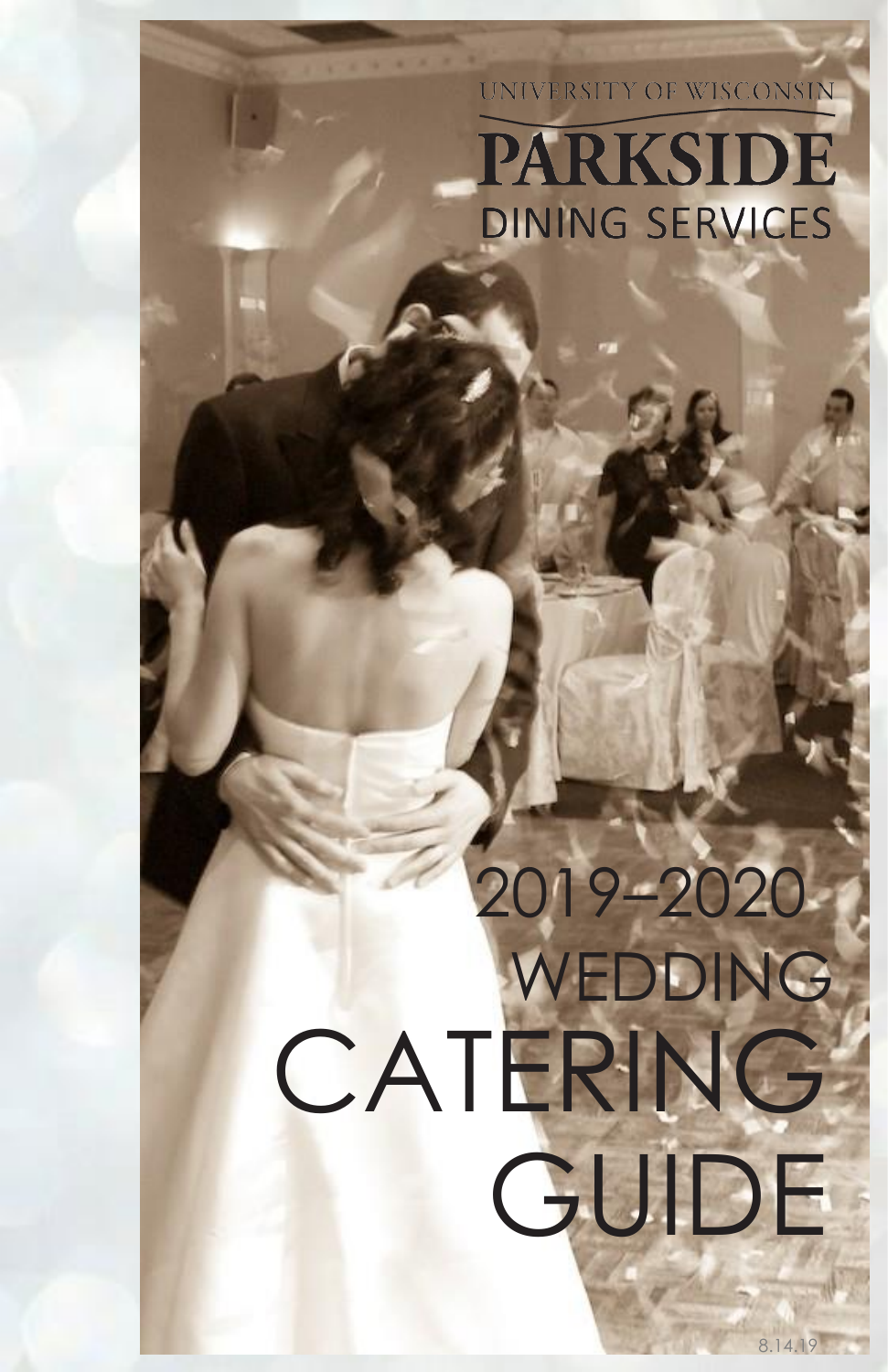# CONGRATULATIONS!

Thank you for considering the University of Wisconsin-Parkside for your wedding reception.

We know that this is a very special time in your life. Allow our experienced staff to assist in creating a wedding day that you and your guests will cherish forever.

The marriage of exceptional service and fine cuisine is very important for any wedding reception and with these significant areas left to our experienced and caring staff, you will be free to enjoy your memorable day!

Our Wedding Catering Guide includes our catering menu and frequently asked questions to assist in the planning of your celebration. We are pleased to offer full menu customization to fit any budget. Please contact our University Catering to discuss your event needs.

## **We are pleased to include the following services with your event:**

Event planning services Table linens andnapkins Slideshow screen Candle lighting Elevated head table for you and your wedding party Dance floor

**Contact Reservations:**

**262.595.2458 or reservation[s@uwp.edu](mailto:catering@uwp.edu)**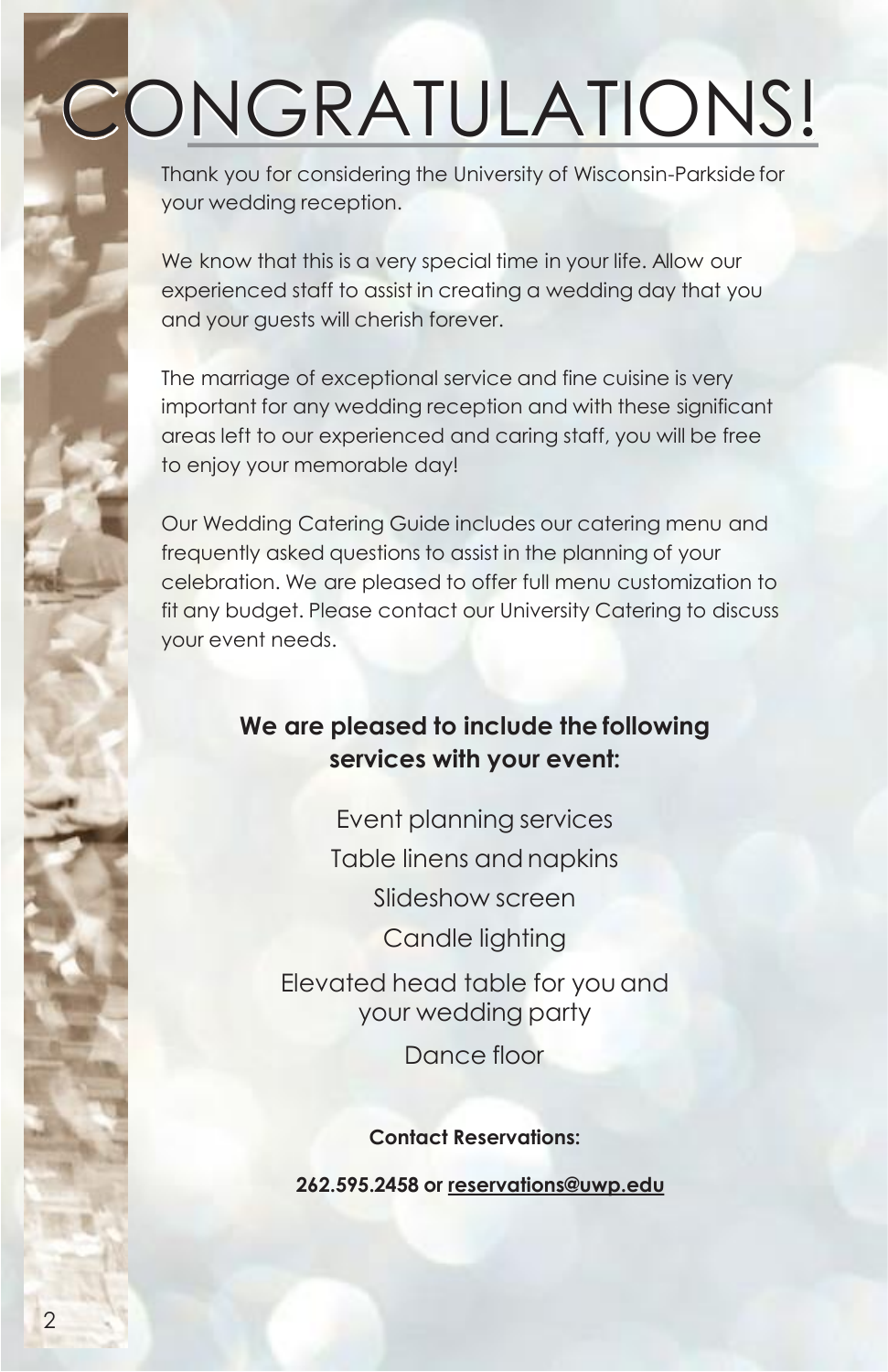# CATERING POLICY

#### **Room Reservations**

Contact Reservations at 262.595.2458 or reservations[@uwp.edu](mailto:catering@uwp.edu) to reserve space for your event. Please provide your approximate guest count, table and/or decor needs and any special equipment needs (AV, etc) when reserving your room.

#### **Food & Beverage**

Reservations will contact the Catering Director to assist with your food and beverage needs. Please provide your approximate guest count, budget, special menu needs and general event timeline when reserving your food and beverage.

#### **Menu Selection**

Our Catering Guide offers a wide variety of food and beverage options to enhance your event. Please use this guide to make your menu selection. We will be happy to work with you to develop a custom menu for your event.

#### **Guarantee**

A final guest count must be provided seven business days prior to your event. You will be billed for the guaranteed number or the actual guest count, whichever is higher.

#### **Payment**

A \$1,000 deposit is due at the time of booking. The remaining balance must be paid in full seven business days prior to your event. The remaining balance for a per consumption bar is due within a week following the wedding. We accept cash, check, and credit card (Visa, Mastercard, Discover) as a valid form of payment.

#### **Alcoholic Beverages**

Wisconsin State Law prohibits the purchase or consumption of alcoholic beverages by persons under the age of 21. We will not serve alcohol to any guest without a valid driver's license or state-issued ID.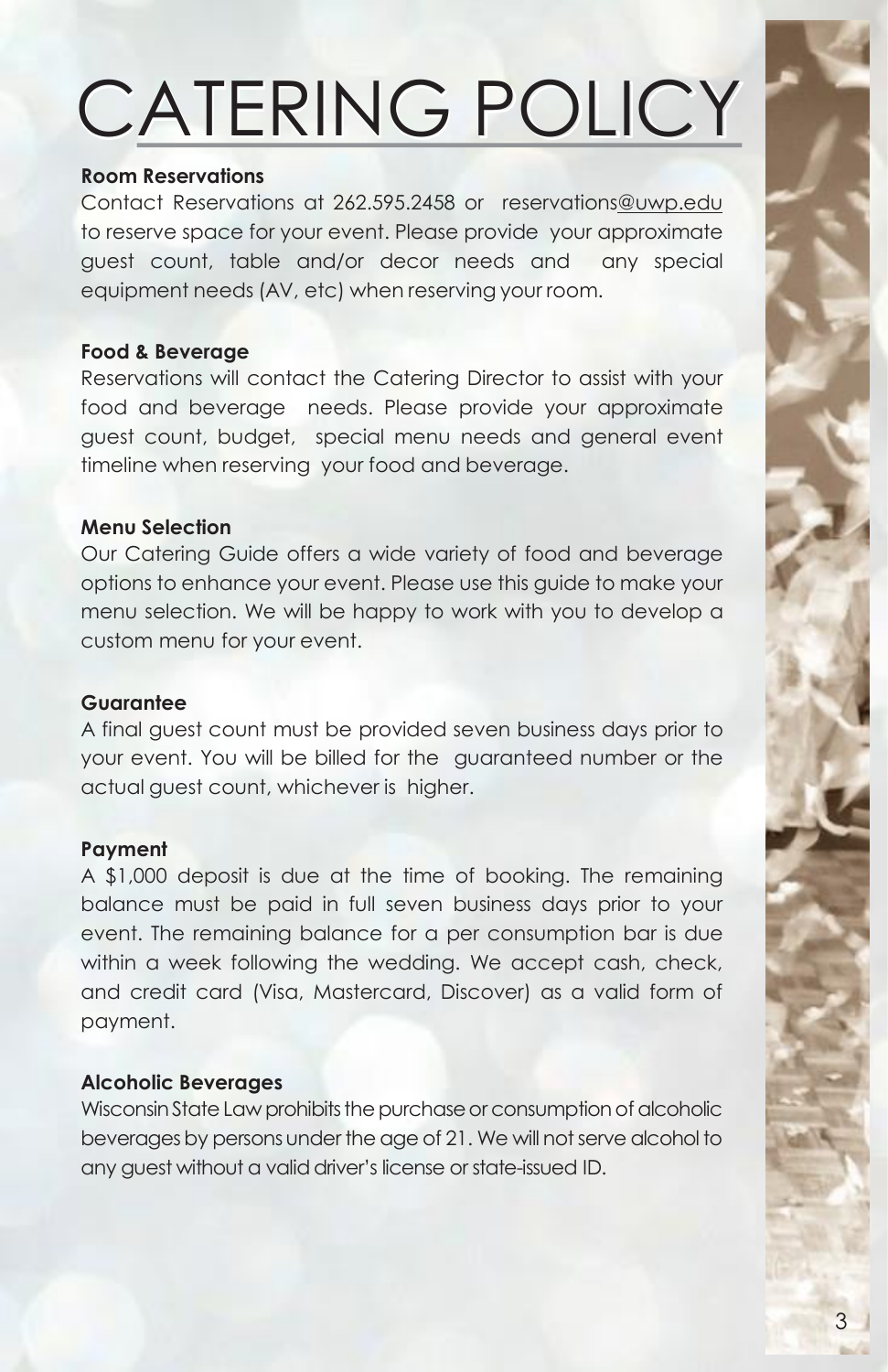# HORS D'OEUVRES

Serves approximately 25

## PORK AND LAMB

**SMOKED PORK TENDERLOIN ON CROSTINI |** \$50.00 With berry cream cheese.

**WATER CHESTNUTS WRAPPED IN APPLEWOOD SMOKED BACON |** \$45.00 With toasted almond and blue cheese filling.

**CANTALOUPE MELON AND PROSCIUTTO |** \$63.00 With fresh basil.

**PROSCIUTTO STUFFED MUSHROOMS** l \$65.00 Served with pesto cream sauce.

## SEAFOOD

**BACON WRAPPED SHRIMP |** \$75.00 Served with tequila lime sauce.

**MINI CRAB CAKE | \$88.00** Topped with chipotle aioli.

**SMOKED SALMON REMOULADE |** \$75.00 Served with capers and fresh dill.

**PAN SEARED SCALLOPS SKEWERS |** \$75.00 Wrapped in prosciutto.

**JUMBO SHRIMP COCKTAIL |** \$75.00 Served with cocktail sauce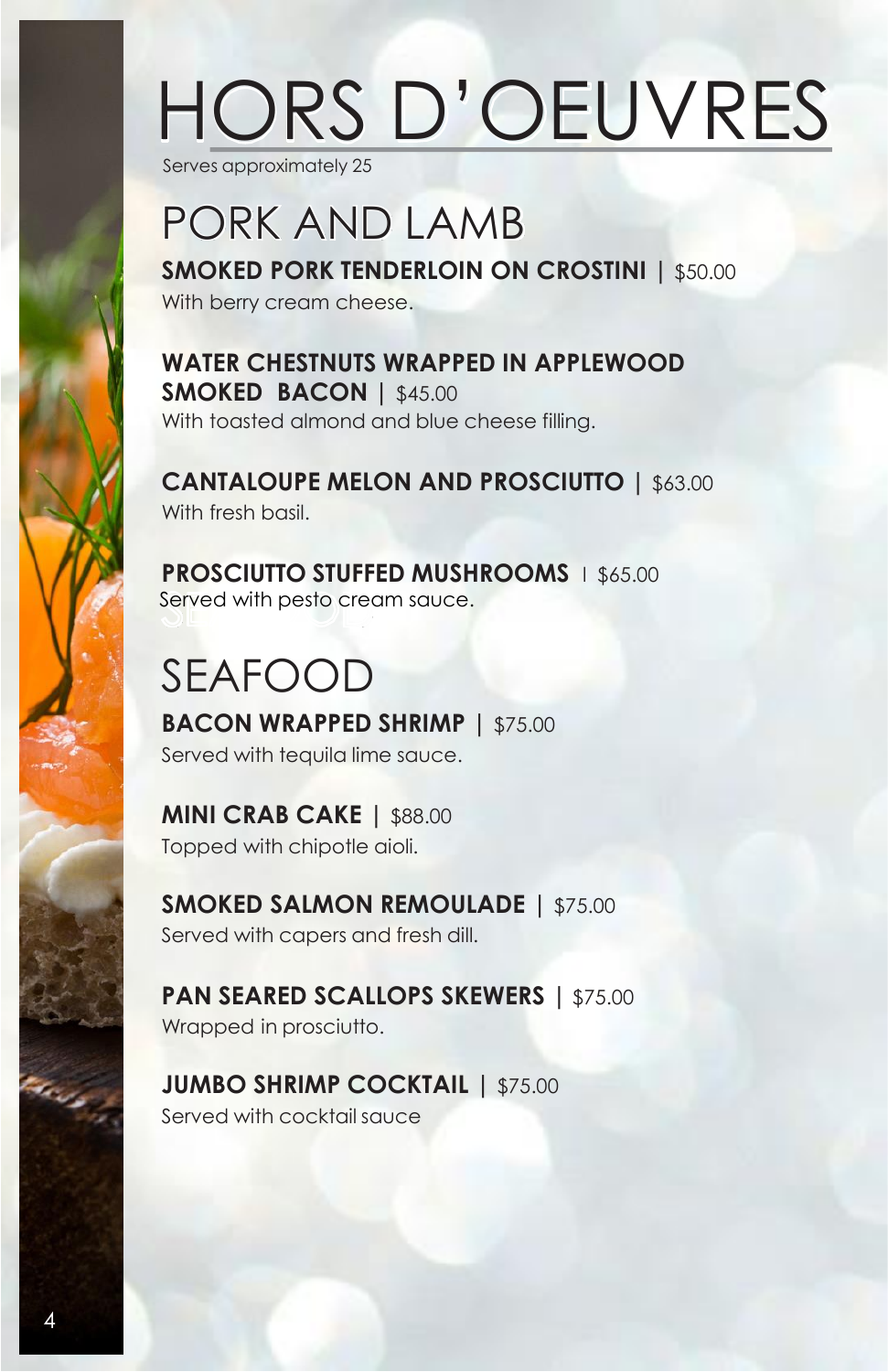## **BFFF**

## **SHAVED BEEF TENDERLOIN GRILLED CROSTINI | \$69.00**

Served with horseradish, fresh rosemary, creme fraiche and olive oil.

## **MINI BEEF WELLINGTON |** \$75.00

Served with rosemary demi glace.

## **BASIL PESTO BEEF CARPACCIO WITH TRUFFLE OIL ROCK**

**SALT CROSTINI |** \$63.00 With tomato olive relish.

## VEGETARIAN

**ANTIPASTA SKEWER |** \$75.00 Fresh mozzarella with sundried tomatoes, artichoke hearts and kalamata olives.

## **BRUSCHETTA SKEWER |** \$57.00

With fresh mozzarella and balsamic drizzle.

**SUN DRIED TOMATO AND ARTICHOKE HUMMUS |** \$63.00 Olive oil, toasted flatbread, feta cheese, and julienne olives.

## **SPANAKOPITA |** \$57.00

Spiced spinach & feta cheese wrapped in phyllo dough served with pesto cream sauce.

## **VEGETABLE SPRING ROLLS** l \$57.00

Served with sweet and sour sauce.

## **CHICKEN**

## **THAI CHICKEN SATAY |** \$50.00

Grilled chicken skewers marinated in peanut sauce.

## **SMOKED RASPBERRY CHICKEN |** \$50.00

Served with herbed chevre crostini.

## **SPICY JERKED CHICKEN SKEWERS |** \$44.00

With lime cilantro aioli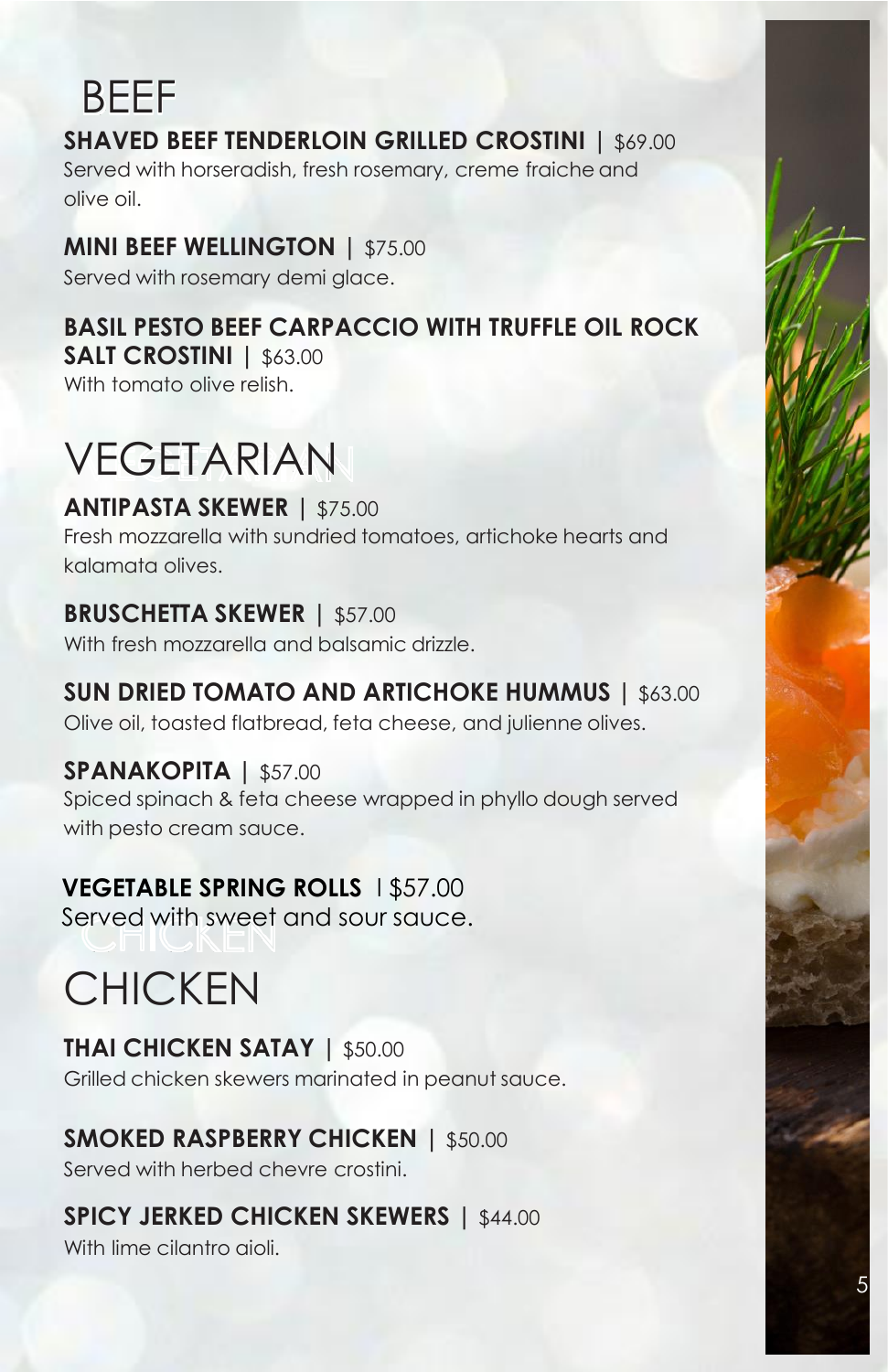# SMALL PLATE SALADS

## **SPINACH SALAD |** \$7.50 per person

With seasonal berries, grape tomatoes, carrots, toasted sunflower seeds, feta cheese and pomegranate vinaigrette.

**ARUGULA SALAD WITH FIG, PROSCIUTTO, AND FRESH MOZZARELLA** l \$8.25 per person

Served with a strawberry vinaigrette

**BLUEBERRY FETA SALAD |** \$8.25 per person Arugula, blueberries, feta cheese and pecans served with lemon poppy seed dressing.

**MIXED GARDEN SALAD |** \$3.75 per person Seasonal mixed greens tossed with cherry tomatoes, sliced cucumbers, shredded carrots and herbed croutons served with your choice of dressing.

### **CAESAR SALAD |** \$5.75 per person

Romaine lettuce topped with parmesan cheese, homemade croutons and caesar dressing.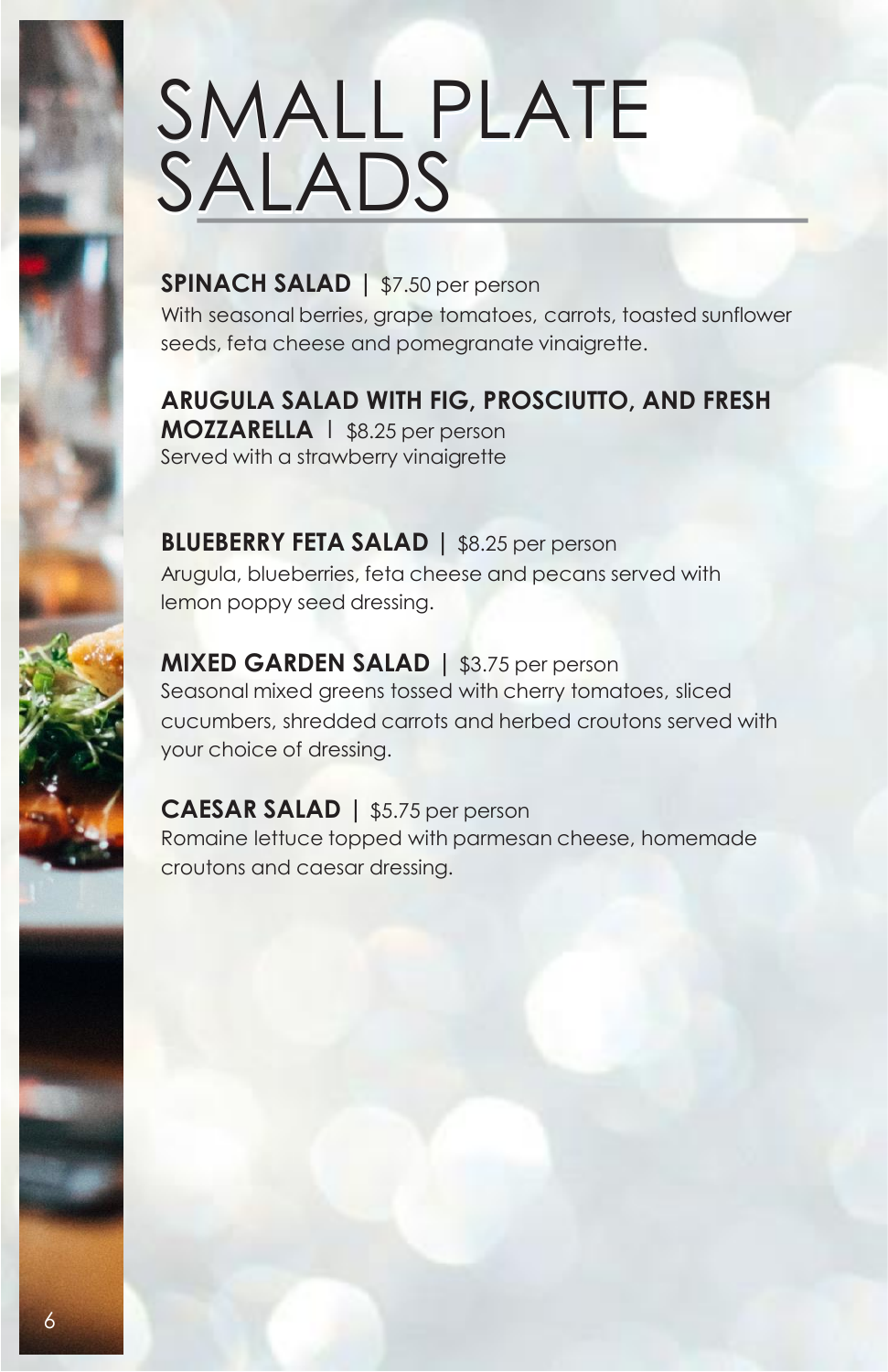# BUFFET OR PLATED ENTRÉES

Entrées served with house salad or caesar salad, choice of two accompaniments, dinner rolls, butter, ice water, coffee, and iced tea.

## **CHICKEN**

**HAZELNUT CHICKEN |** \$22.00 Plated | \$20.50 Buffet Hazelnut encrusted chicken breast served with Frangelico cream sauce.

**ROASTED CHICKEN |** \$22.00 Plated | \$20.50 Buffet Roasted leg quarter served with rosemary chicken demi.

**JERK CHICKEN** | \$22.00 Plated | \$20.50 Buffet Served with lime cilantro pesto drizzle with mango ginger puree.

**PARMESAN CRUSTED CHICKEN** | \$22.00 Plated | \$20.50Buffet Hand breaded chicken breast served with marinara and topped with mozzarella

## PORK AND LAMB

## **GRILLED PORK TENDERLOIN MEDALLIONS**

\$24.00 Plated | \$22.50 Buffet Served with porcini mushroom red wine demi glace.

## **BRAISED LAMB SHANK**

\$36.00 Plated | \$34.50 Buffet Served with pomegranate rosemary reduction..

**BRAISED PORK SHORT RIBS |** \$25.00 Plated | \$23.50 Buffet Served with truffle cabernet demi glaze.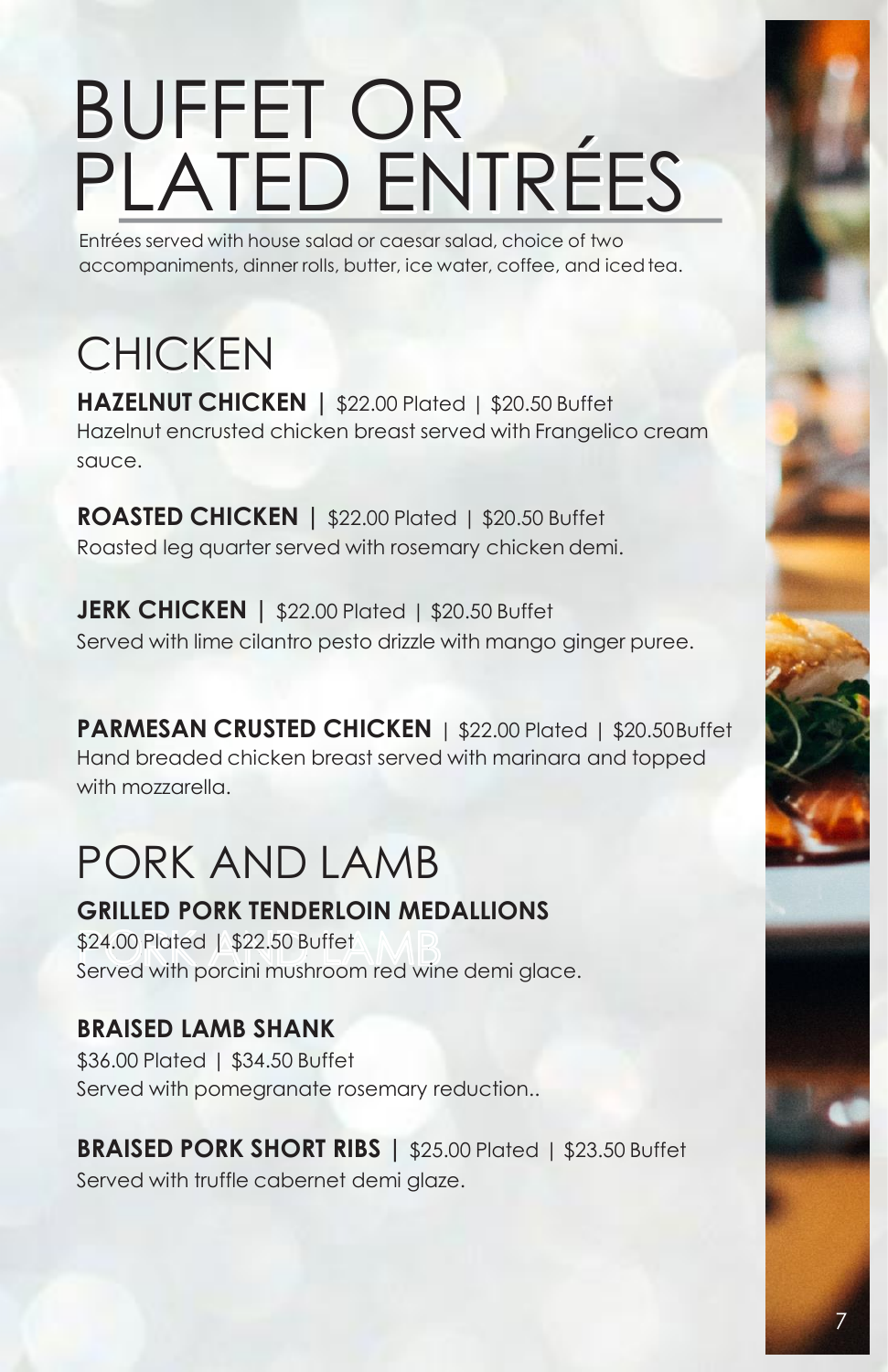## FISH

**GRILLED SALMON |** \$26.00 Plated | \$24.50 Buffet With sautéed spinach and roasted red peppercoulis.

**PAN SEARED COD** | \$25.00 Plated | \$23.50 Buffet Served with white wine clam sauce and grilled scallions.

**SOLE ENPAPIOTE |** \$29.50 Plated | \$27.50 Buffet Sole filet topped with vegetables, herbed butter and white wine wrapped in parchment.

## BEEF

**VEAL SALTIMBOCA |** \$40.00 Plated | \$38.50 Buffet Served with lemon butter caper sauce.

**GRILLED BEEF TENDERLOIN |** \$33.00 Plated | \$31.50 Buffet Served with red wine reduction sauce.

**NY STRIP |** \$31.00 Plated | \$29.50 Buffet Served with Jack Daniels peppercorn sauce and haystack onions.

**BEEF WELLINGTON | \$35.00 Plated | \$33.50 Buffet** Filet with wild mushrooms. Wrapped in puff pastry on a bed of brandy cream sauce.

**PRIME RIB |**\$28.00 Plated | \$26.50 Buffet Rosemary and garlic encrusted prime served with au jus and horseradish cream sauce.

**BEEF SHORT RIBS |**\$29.00 Plated | \$27.50 Buffet Served with rosemary demi glace.

## VEGETARIAN

8

**SPAGHETTI RATATOUILLE |** \$18.00 Plated | \$16.50 Buffet Seasonal vegetable spirals in a savory tomato broth with fresh herbs.

**SMOKED GOUDA FARFALLE |** \$18.00 Plated | \$16.50 Buffet

Frafalle pasta tossed with a smoked gouda cream sauce and wilted spinach.

**MUSHROOM RAVIOLI | \$20.00 Plated | \$18.50** Wild mushroom ravioli sautéed with fresh asparagus and topped with buerrenoisette.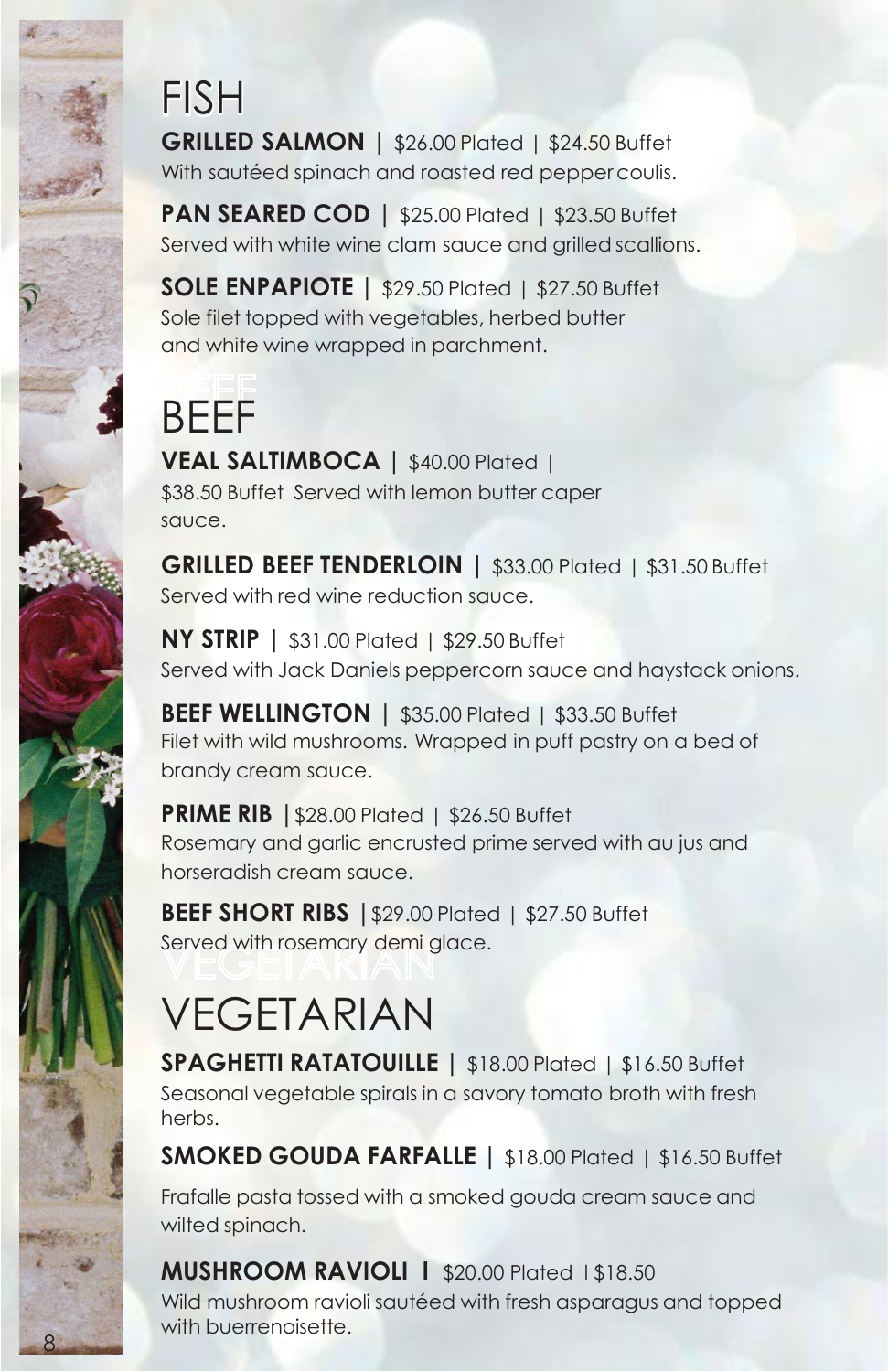# SIDE DISHES

**ROASTED ROOT VEGETABLE GRATIN HERB INFUSED ISRAELI COUSCOUS CHEESY GARLIC BRUSSEL SPROUTS ROASTED GARLIC MASHED POTATOES CREAMY GARLIC PARMESAN ORZO ROSEMARY AND GARLIC ROASTED BABY RED POTATOES ROASTED SEASONAL VEGETABLES CARAMELIZED BRUSSELS SPROUTS SAUTÉED GREEN BEANS**

## CHILDREN ENTREE CHOICES

For guests 10 years of age and under. Comes with water, lemonade or iced tea. Booster seats and high chairs available upon request.

**HAMBURGER |** \$10.00 Plated With french fries and fresh fruit cup.

**CHICKEN TENDERS |** \$10.00 Plated With french fries, fresh fruit cup and dipping sauce.

**MACARONI AND CHEESE |** \$10.00 Plated With french fries and fresh fruit cup.

**GRILLED CHEESE SANDWICH** l \$10.00 Plated With french fries and fresh fruit cup.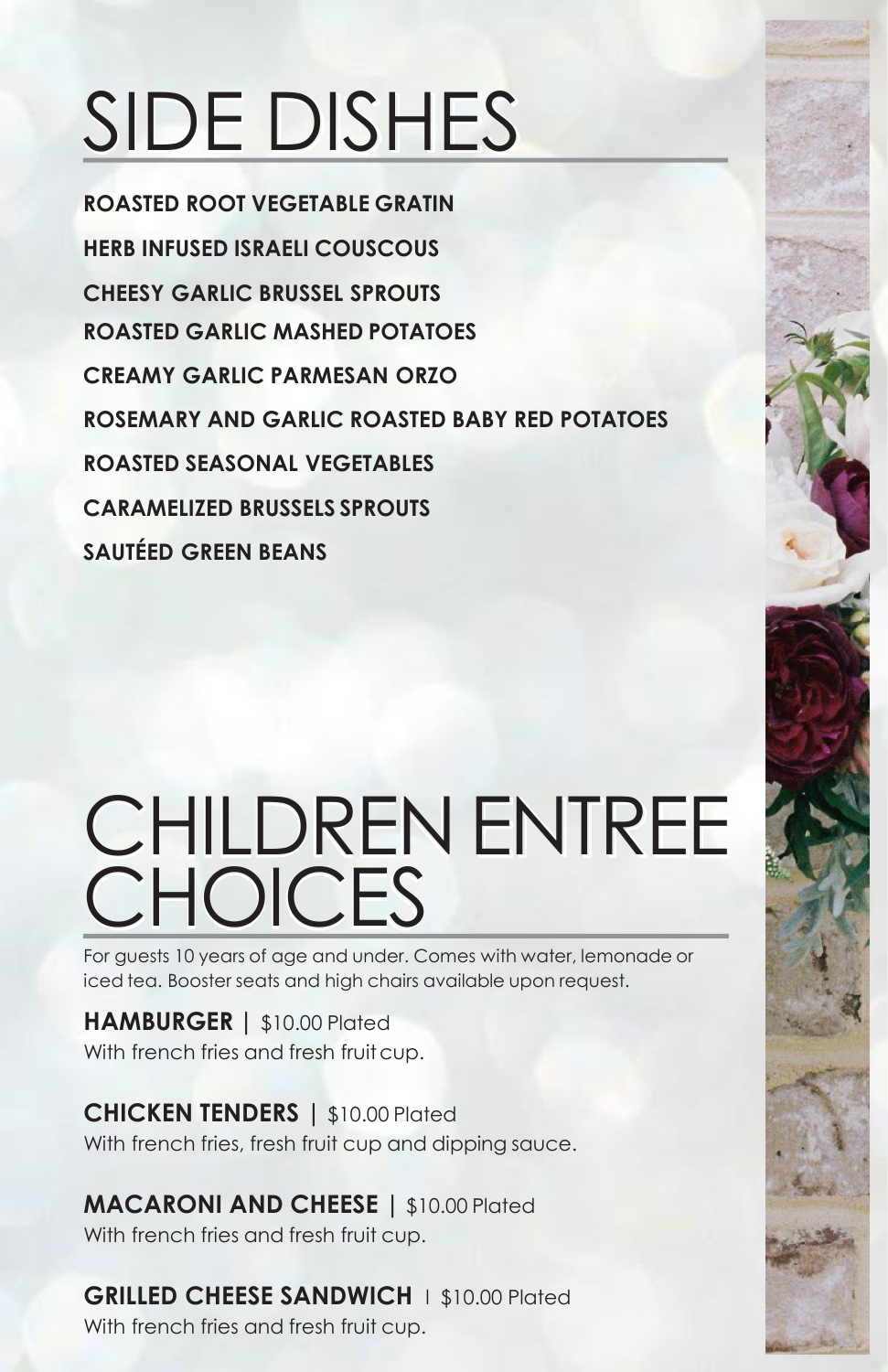# SMALL PLATES & STATIONS

**TEXAS STATION |** \$19.95 per person Smoked & slowly braised beef brisket served with natural jus, crispy fried onions & creamy horseradish

Five-cheese baked macaroni with manchego, fontina, sharp cheddar, parmesan, and swiss cheese topped with toasted panko crumbs

Grilled corn on the cobb with butter Jalapeño cornbread muffins

**ASIAN STATION | \$17.50 per person** Pad Thai noodles with satay chicken strips, roasted cashews, fresh sprouts tossed with tamarind sauce

Asian coleslaw with Napa cabbage, julienne carrots, chopped green onions, fresh cilantro and thinly sliced bell peppers

Crab rangoon with sweet and sour sauce.

## **GOURMET TACO OR FAJITA STATION |**

\$21.90 perperson Braised pork belly **Blackened tilapia** Pulled Pork Grilled chicken Grilled steak

### **ACCOMPANIED BY SIDES OF:**

Red and Green Salsa Shredded Cheese Guacamole Pico de Gallo Shredded Lettuce Sliced Jalapeños Chipotle Aioli Flour Tortilla and Corn Tortilla Sour Cream

10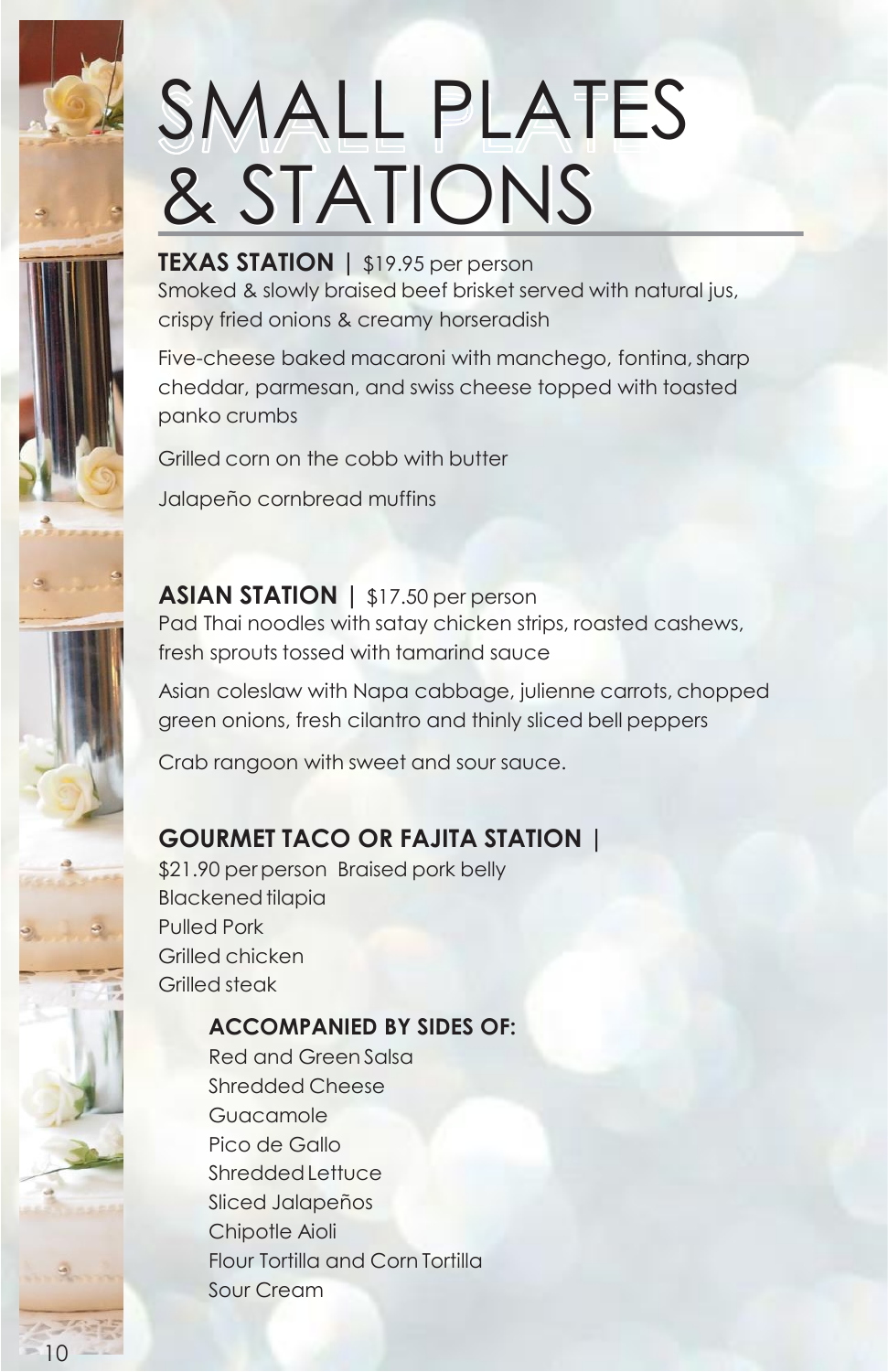# WEDDING CAKE & ALTERNATIVES

Breaking the tradition can be fun! Let our catering staff and professional bakers create the perfect dessert. Choose from the following alternative items:

## **TRUFFLES AND CHAMPAGNE**

**CHOCOLATE DIPPED STRAWBERRIES |**\$3.00 a person

**INDIVIDUAL CAKE PER TABLE |**\$29.00 per table

**ASSORTED MINI CUPCAKES |**\$2.50 per person

**ASSORTED COOKIE STATION |**\$2.50 per person

**MOUSSE SHOOTERS |**\$3.00 per person Chocolate, vanilla and oreo.

**PETIT FOURS |**\$4.00 per person

### **HOMEMADE SHEET CAKES**

Our gourmet cakes are baked fresh and decorated to fit your event needs.

11

#### **1/4 Sheet Cake |** \$29.00 With your choice of cake and icing.

**1/2 Sheet Cake |** \$45.00 With your choice of cake and icing (serves 40).

**Full Sheet Cake |** \$86.00 With your choice of cake and icing (serves 80).

**Cake Options (choice of 1):** Vanilla **Chocolate** Marble **Strawberry** 

## **Icing Options (choice of 1):**

Vanilla Buttercream Chocolate Buttercream Whipped Topping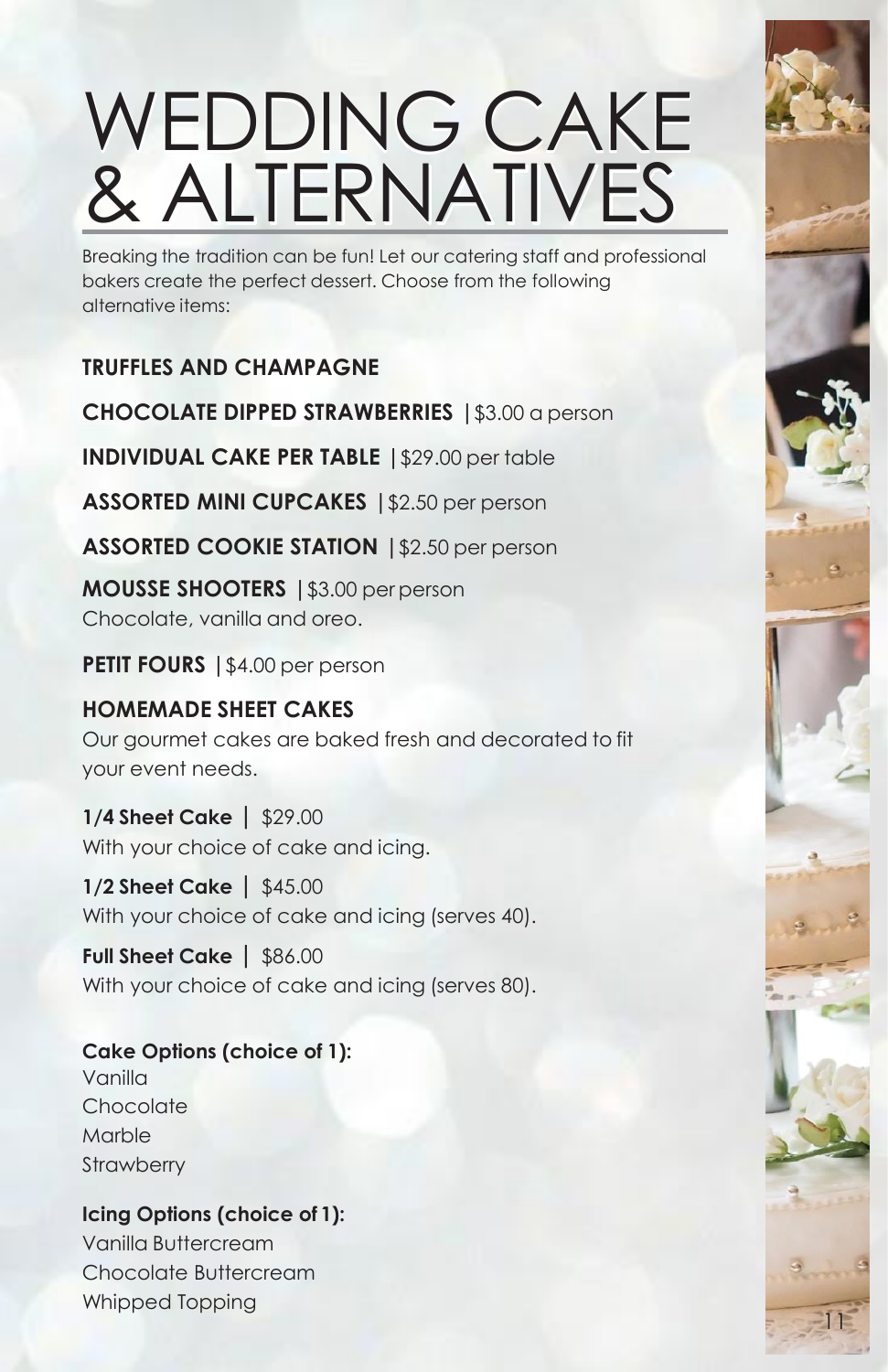# LATE NIGHT **CRAVINGS**

Looking for a way to cap the evening off right? Don't let them go away hungry—order one of our specialized late-night stations.

**MINI HOT BEEF SANDWICHES |** \$10.00 per dozen Comes with french rolls, giardinera, pepperoncinis and mozarella.

**TORNADOS |** \$7.00 per dozen Seasoned chicken rolled into a flour tortilla with red and green salsa.

**THE FRENCH FRY BAR |** \$8.00 per person Steak fries, cowboy chili, warm cheese sauce, sour cream, sliced jalapeños and salsa.

**POPCORN MANIA |** \$4.00 per person Assorted flavor shakers and popcorn machine.

**PULLED PORK SLIDERS |** \$10.00 per dozen Served with mini pretzels bun with sliced cheddar cheese and coleslaw with tomato.

**DONUT HOLE BAR |** \$4.00 per 10 pieces

**NACHO BAR |** \$11.99 per person

Enjoy your fresh tortilla chips with an assortment of toppings including nacho cheese, taco meat, shredded lettuce, tomato, black olives, sour cream, jalapeños and salsa.

*Add guacamole for \$0.75 per person*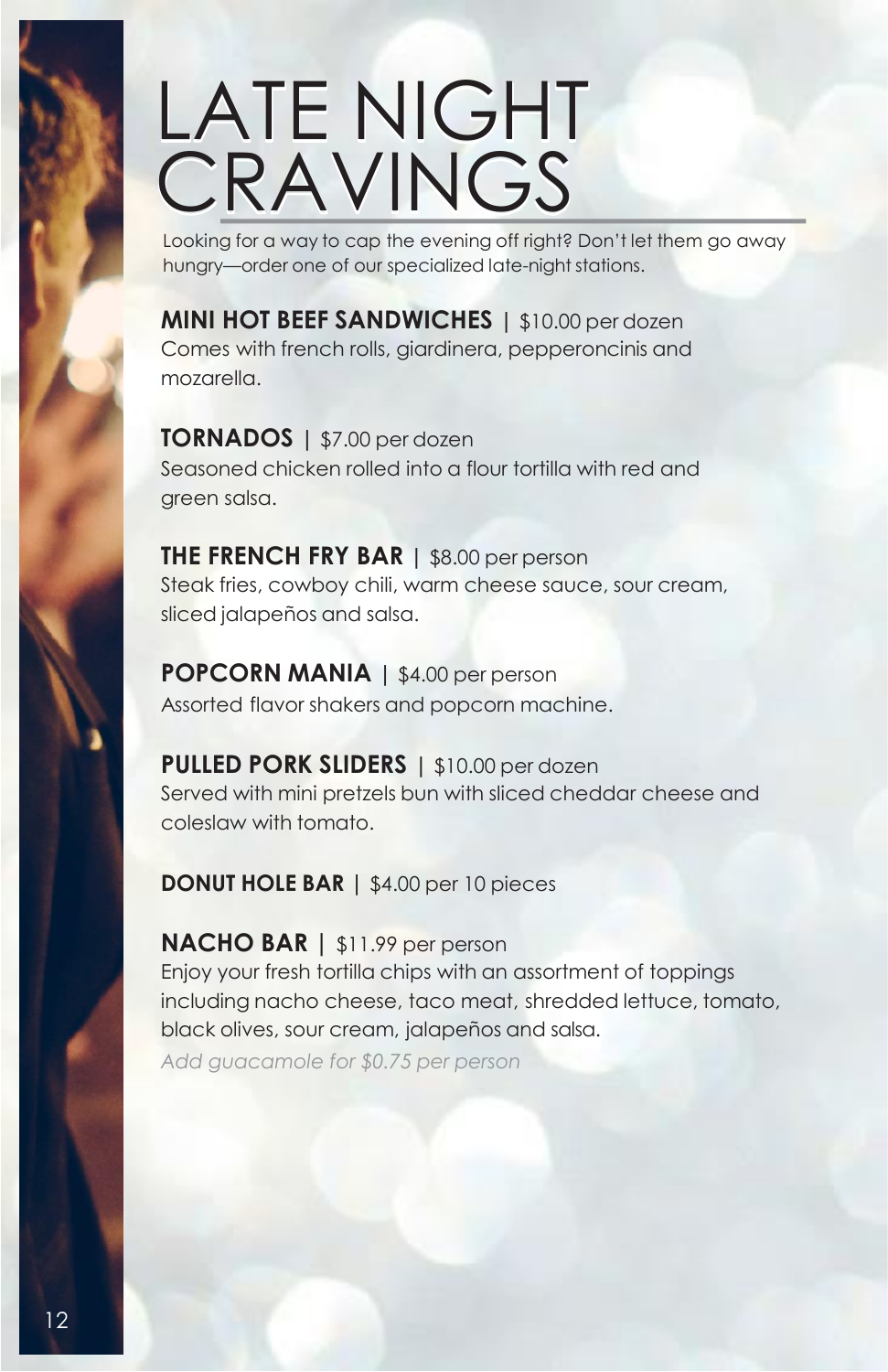**CHEESE PIZZA |** \$13.00 per pizza | \$1.50 per additional topping A 16 inch hand-tossed crust topped with a zesty pizza sauce and 4-cheese blend cutting 8 times . Additional toppings available include pepperoni, sausage, chicken, ground beef, ham, black olives, mushrooms, red peppers, green peppers, pineapple and Canadian bacon.

### **SPECIALTY PIZZA |** \$16.00 per pizza

Each pizza starts with a 16-inch hand-tossed crust topped with a zesty pizza sauce and 4-cheese blend.

**MARGHERITA |** Mozzarella, fresh tomatoes, and basil.

**SUPREME** | Sausage, pepperoni, bell peppers, mushrooms, and onions.

**PESTO CHICKEN** | Pesto cream sauce, 4-cheese blend, and diced chicken breast.

**BBQ CHICKEN** | BBQ sauce, 4-cheese blend, and diced chicken.

**PHILLY CHEESE STEAK | Sliced steak with green peppers, onions and** our 4 cheese blend.

**HAWAIIAN** | Zesty sauce, 4-cheese blend, diced ham, and pineapple.

**TACO |** Zesty sauce, 4-cheese blend, seasoned ground beef, jalapeño peppers, diced tomatoes, and black olives.

**ADD BREADSTICKS |** \$0.99 per each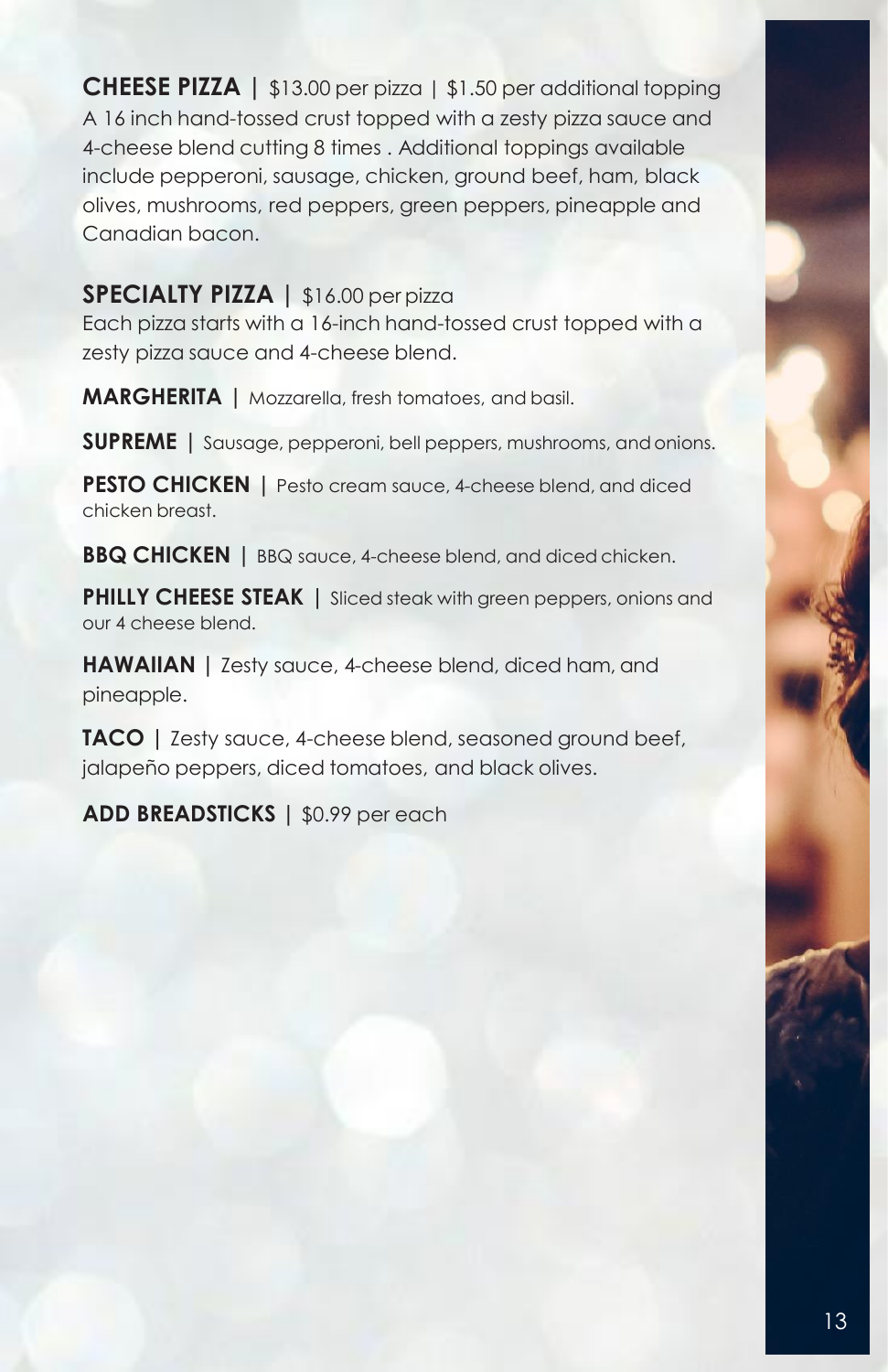## WINE, SPIRITS, AND BEER

Full bar set-up at a dinner or reception requires a minimum 6-hour package. All necessary items are provided with this charge including ice, mixers, napkins, and glassware.

**THE SIGNATURE PACKAGE |** \$26.00 per person | 6 hours COCKTAIL HOUR **|** \$13.95 per person | 1 hour House-brand vodka, gin, rum, bourbon, whiskey, scotch, brandy and tequila. Cordials, selection of wines, domestic draft beer, assorted soda and juices.

**THE PREMIUM PACKAGE |** \$31.00 per person | 6 hours COCKTAIL HOUR **|** \$16.95 per person | 1 hour Smirnoff Vodka, Beefeater Gin, Castillo Rum, Seagram's 7 Whiskey, Jim Beam, Dewar's White Label, Jose Cuervo Gold. Cordials (Baileys, Kahlua, Southern Comfort and Korbel Brandy), selected wines, domestic, imported and microbrew bottled beers, assorted sodas and juices.

**THE PLATINUM PACKAGE** | \$36.00 per person | 6 hours COCKTAIL HOUR | \$19.95 per person | 1 hour Absolut Vodka, Bombay Sapphire Gin, Bacardi Superior Rum, Captain Morgan Rum, Crown Royal, Maker's Mark, Johnnie Walker Red Label, Patron Silver, and Hennessey. Cordials, upgraded wine, draft and bottled beers, sodas, and juice.

**BEER, WINE, AND SODA BAR |** \$21.00 per person | 6 hours COCKTAIL HOUR **|** \$11.95 per person | 1 hour House wines by the glass, domestic bottled beer and assorted regular and diet sodas and juices.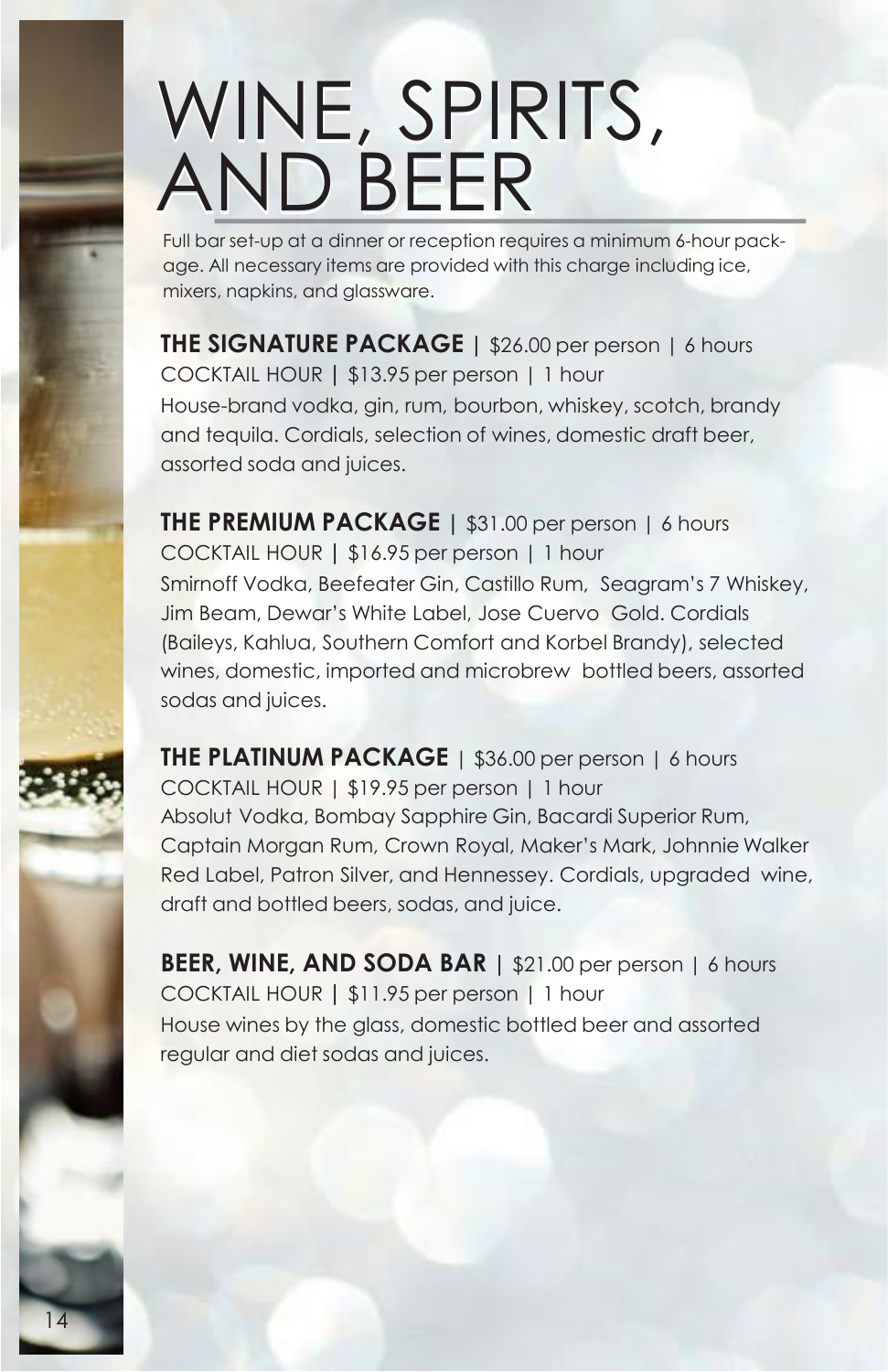## STANDARD BAR PRICES

Cash bar, hosted bar, or drink tickets. A selection of bottled wine and champagne is available for your reception. Please ask for our wine list when ordering.

**HOUSE LIQUOR |** \$5.50 **CALL BRAND LIQUOR** |\$7.00 **TOP SHELF LIQUOR |** \$8.00 **CORDIALS |** \$8.00 **HOUSE WINE |** \$6.00 **SELECTED WINE** | \$7.50 **DOMESTIC BEER |** \$4.00 **IMPORTED & MICROBREW BEER** | \$5.00 **NON-ALCOHOLIC |** \$3.00 **SODA |** \$1.50 **HOUSE WINE |** \$21.00 per bottle **HOUSE CHAMPAGNE |** \$27.00 per bottle

## CASH BARS

**BAR FEE |** \$85 per bar (1bartender per 75 guests) **ADDITIONAL BARTENDERS |** \$85 per bartender